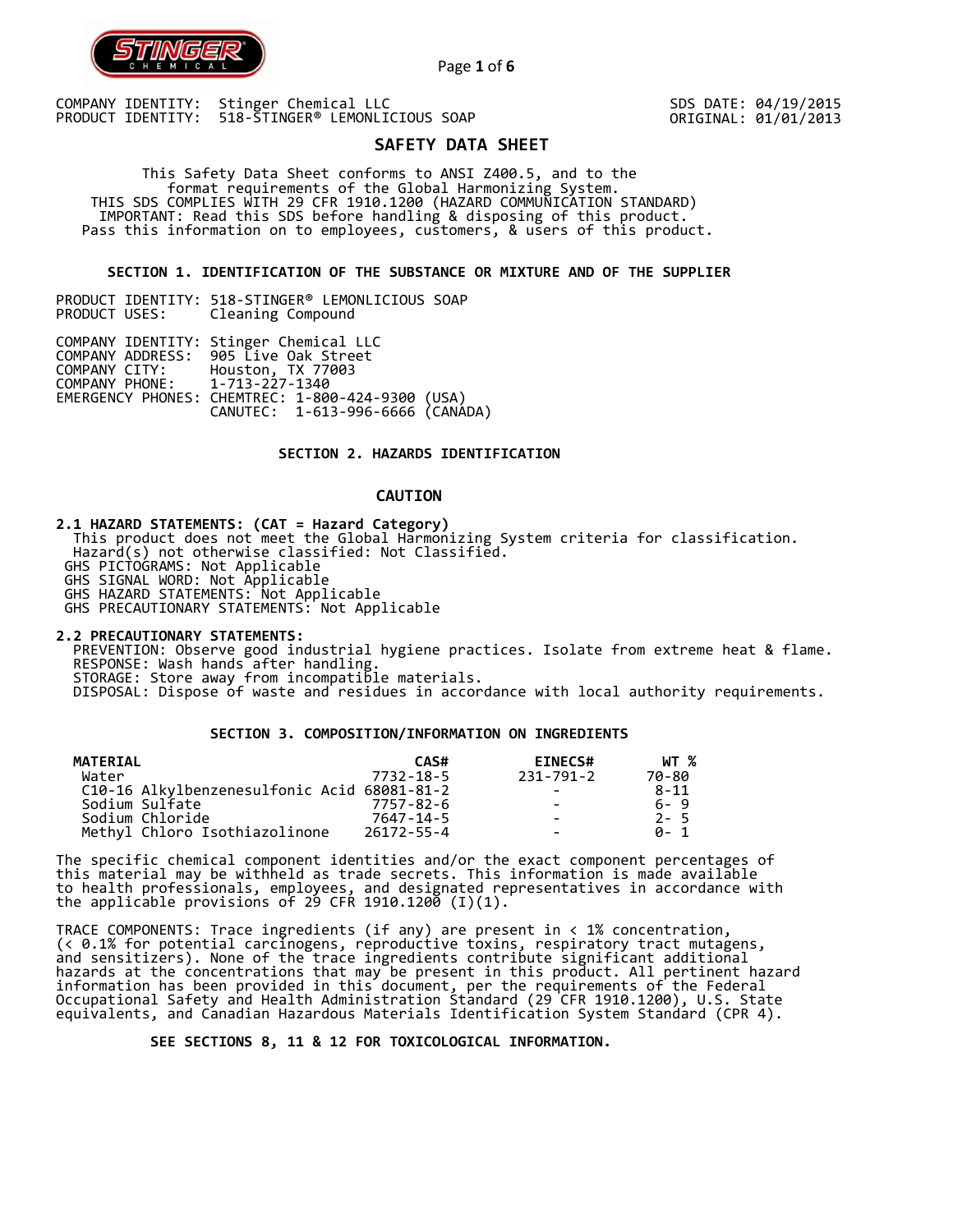SDS DATE: 04/19/2015 ORIGINAL: 01/01/2013

## **SECTION 4. FIRST AID MEASURES**

4.1 MOST IMPORTANT SYMPTOMS/EFFECTS, ACUTE & CHRONIC: See Section 11 for Symptoms/Effects (acute & chronic).

4.2 EYE CONTACT: For eyes, flush with plenty of water for 15 minutes & get medical attention.

4.3 SKIN CONTACT: In case of contact with skin immediately remove contaminated clothing. Wash with soap & water.

4.4 INHALATION:

 After high vapor exposure, remove to fresh air. If breathing is difficult, give oxygen. If breathing has stopped, trained personnel should immediately begin artificial respiration. If the heart has stopped, trained personnel should immediately begin cardiopulmonary resuscitation (CPR).

4.5 SWALLOWING: Rinse mouth. GET MEDICAL ATTENTION IMMEDIATELY. Do NOT give liquids to an unconscious or convulsing person.

### **SECTION 5. FIRE FIGHTING MEASURES**

5.1 FIRE & EXPLOSION PREVENTIVE MEASURES: NO open flames.

- 5.2 SUITABLE (& UNSUITABLE) EXTINGUISHING MEDIA: Use dry powder.
- 5.3 SPECIAL PROTECTIVE EQUIPMENT & PRECAUTIONS FOR FIRE FIGHTERS: Water spray may be ineffective on fire but can protect fire-fighters & cool closed containers. Use fog nozzles if water is used. Do not enter confined fire-space without full bunker gear. (Helmet with face shield, bunker coats, gloves & rubber boots).

5.4 SPECIFIC HAZARDS OF CHEMICAL & HAZARDOUS COMBUSTION PRODUCTS: SLIGHTLY COMBUSTIBLE! Isolate from oxidizers, heat, & open flame. Closed containers may explode if exposed to extreme heat. Applying to hot surfaces requires special precautions. Continue all label precautions!

## **SECTION 6. ACCIDENTAL RELEASE MEASURES**

- 6.1 PERSONAL PRECAUTIONS, PROTECTIVE EQUIPMENT & EMERGENCY PROCEDURES: Keep unprotected personnel away. Wear appropriate personal protective equipment given in Section 8.
- 6.2 ENVIRONMENTAL PRECAUTIONS: Keep from entering storm sewers and ditches which lead to waterways.
- 6.3 METHODS & MATERIAL FOR CONTAINMENT & CLEAN-UP: Stop spill at source. Dike and contain. Collect leaking & spilled liquid in sealable containers as far as possible.

## **SECTION 7. HANDLING AND STORAGE**

7.1 PRECAUTIONS FOR SAFE HANDLING: Isolate from oxidizers, heat, & open flame. Avoid prolonged or repeated contact. Consult Safety Equipment Supplier. Avoid free fall of liquid. Ground containers when transferring. Do not flame cut, braze, or weld. Continue all label precautions!

7.2 CONDITIONS FOR SAFE STORAGE, INCLUDING ANY INCOMPATIBILITIES: Isolate from strong oxidants. Do not store above 49 C/120 F. Keep container tightly closed & upright when not in use to prevent leakage.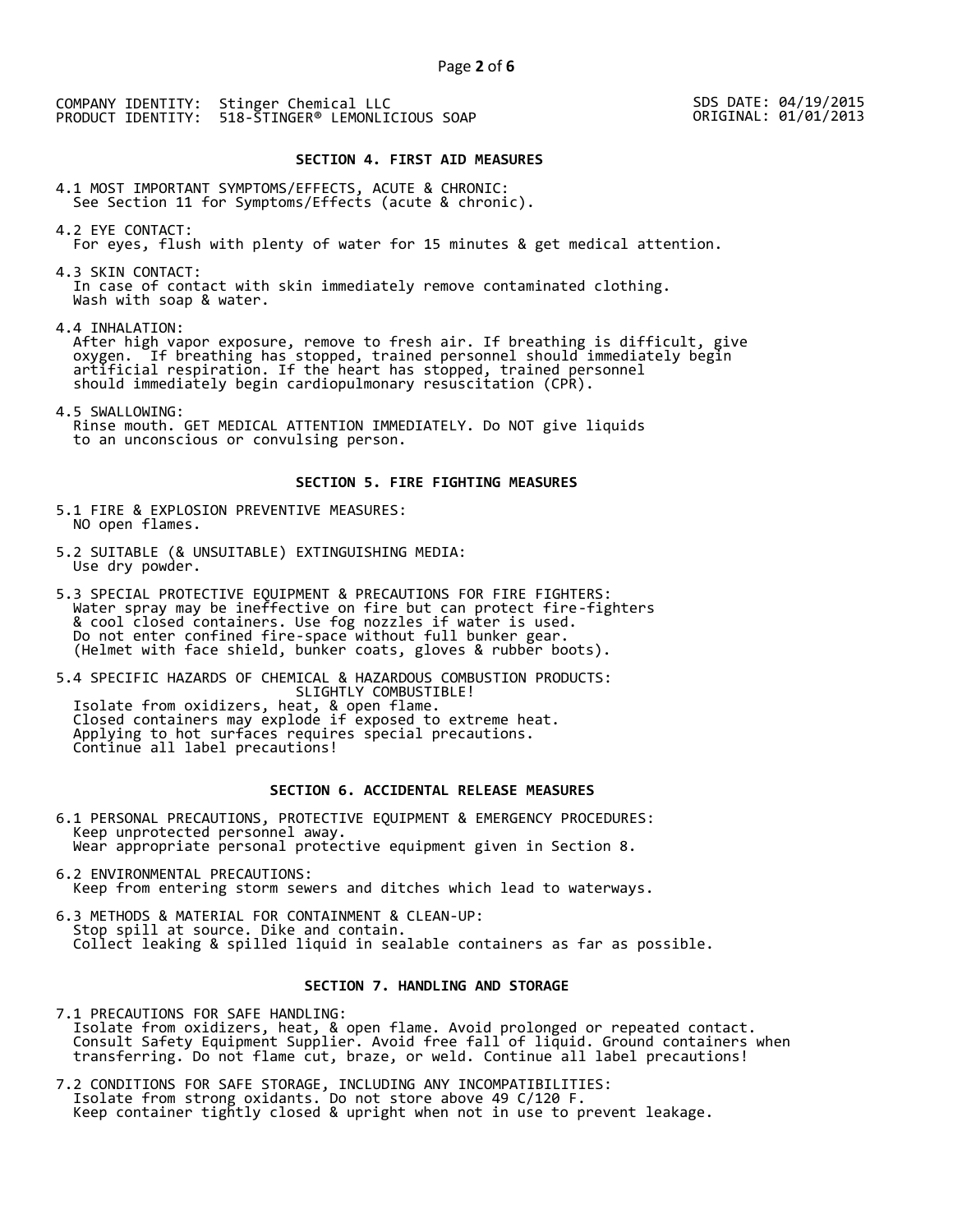SDS DATE: 04/19/2015 ORIGINAL: 01/01/2013

## **SECTION 8. EXPOSURE CONTROLS/PERSONAL PROTECTION**

## **8.1 EXPOSURE LIMITS:**

| <b>MATERIAL</b>                             | CAS#      |                      | EINECS# TWA (OSHA)   | TLV (ACGIH) |
|---------------------------------------------|-----------|----------------------|----------------------|-------------|
| Water                                       | 7732-18-5 |                      | 231-791-2 None Known | None Known  |
| Sodium Sulfate                              | 7757-82-6 | and the state of the | None Known           | None Known  |
| Sodium Chloride                             | 7647-14-5 | $\sim$ 100 $\mu$     | None Known           | None Known  |
| C10-16 Alkylbenzenesulfonic Acid 68081-81-2 |           | $\sim$               | None Known           | None Known  |
| Methyl Chloro Isothiazolinone 26172-55-4    |           | $\sim$               | None Known           | None Known  |

This product contains no EPA Hazardous Air Pollutants (HAP) in amounts  $> 0.1\%$ .

#### **8.2 APPROPRIATE ENGINEERING CONTROLS:**

RESPIRATORY EXPOSURE CONTROLS

 A respiratory protection program that meets OSHA 29 CFR 1910.134 and ANSI Z86.2 requirements or European Standard EN 149 must be followed whenever workplace conditions warrant a respirator's use.

VENTILATION<br>LOCAL EXHAUST: LOCAL EXHAUST: Necessary MECHANICAL (GENERAL): Acceptable SPECIAL: None OTHER: None Please refer to ACGIH document, "Industrial Ventilation, A Manual of Recommended Practices", most recent edition, for details.

#### **8.3 INDIVIDUAL PROTECTION MEASURES, SUCH AS PERSONAL PROTECTIVE EQUIPMENT:**  PERSONAL PROTECTIONS:

 Wear OSHA Standard goggles or face shield. Consult Safety Equipment Supplier. Wear goggles, face shield, gloves, apron & footwear impervious to material. Wash clothing before reuse.

WORK & HYGIENIC PRACTICES:

 Provide readily accessible eye wash stations & safety showers. Wash at end of each workshift & before eating, smoking or using the toilet. Promptly remove clothing that becomes contaminated. Destroy contaminated leather articles. Launder or discard contaminated clothing.

## **SECTION 9. PHYSICAL & CHEMICAL PROPERTIES**

| APPEARANCE:                                                                                                                                      | Liquid, Yellow                         |  |  |  |
|--------------------------------------------------------------------------------------------------------------------------------------------------|----------------------------------------|--|--|--|
| ODOR:                                                                                                                                            | Lemon                                  |  |  |  |
| ODOR THRESHOLD:                                                                                                                                  | Not Available                          |  |  |  |
| pH (Neutrality):                                                                                                                                 | $\sim 7.4$                             |  |  |  |
| MELTING POINT/FREEZING POINT:                                                                                                                    |                                        |  |  |  |
| BOILING RANGE (IBP, 50%, Dry Point):                                                                                                             |                                        |  |  |  |
| FLASH POINT (TÈST METHOD):                                                                                                                       | NOT AVAIIAU.<br>> 100 C / > 212 F<br>" |  |  |  |
| EVAPORATION RATE (n-Butyl Acetate=1):                                                                                                            | Not Applicable                         |  |  |  |
|                                                                                                                                                  |                                        |  |  |  |
|                                                                                                                                                  |                                        |  |  |  |
| FLAMMABILITY CLASSIFICATION:<br>LOWER FLAMMABLE LIMIT IN AIR (% by vol): Not Available<br>UPPER FLAMMABLE LIMIT IN AIR (% by vol): Not Available |                                        |  |  |  |
| VAPOR PRESSURE (mm of Hg)@20 C                                                                                                                   | 17.5                                   |  |  |  |
| VAPOR DENSITY (air=1):                                                                                                                           | 0.670                                  |  |  |  |
| GRAVITY @ 68/68 F / 20/20 C:                                                                                                                     |                                        |  |  |  |
| DENSITY:                                                                                                                                         | 1.211                                  |  |  |  |
| SPECIFIC GRAVITY (Water=1):                                                                                                                      | 1.213                                  |  |  |  |
| POUNDS/GALLON:                                                                                                                                   | 10.102                                 |  |  |  |
| WATER SOLUBILITY:                                                                                                                                | Appreciable                            |  |  |  |
| PARTITION COEFFICIENT (n-Octane/Water):                                                                                                          | Not Available                          |  |  |  |
| AUTO IGNITION TEMPERATURE:                                                                                                                       | Not Applicable                         |  |  |  |
| DECOMPOSITION TEMPERATURE:                                                                                                                       | Not Available                          |  |  |  |
| TOTAL VOC'S (TVOC)*:                                                                                                                             | 0.0 Vol% /0.0 $g/L$ / 0.000 Lbs/Gal    |  |  |  |
| NONEXEMPT VOC'S (CVOC)*:                                                                                                                         | 0.0 Vol% /0.0 g/L / 0.000 Lbs/Gal      |  |  |  |
| HAZARDOUS AIR POLLUTANTS (HAPS):                                                                                                                 | 0.0 Wt% /0.0 g/L / 0.000 Lbs/Gal       |  |  |  |
| NONEXEMPT VOC PARTIAL PRESSURE (mm of Hg @ 20 C)                                                                                                 | 0.0                                    |  |  |  |
| VISCOSITY @ 20 C (ASTM D445):                                                                                                                    | Not Available                          |  |  |  |
| * Using CARB (California Air Resources Board Rules).                                                                                             |                                        |  |  |  |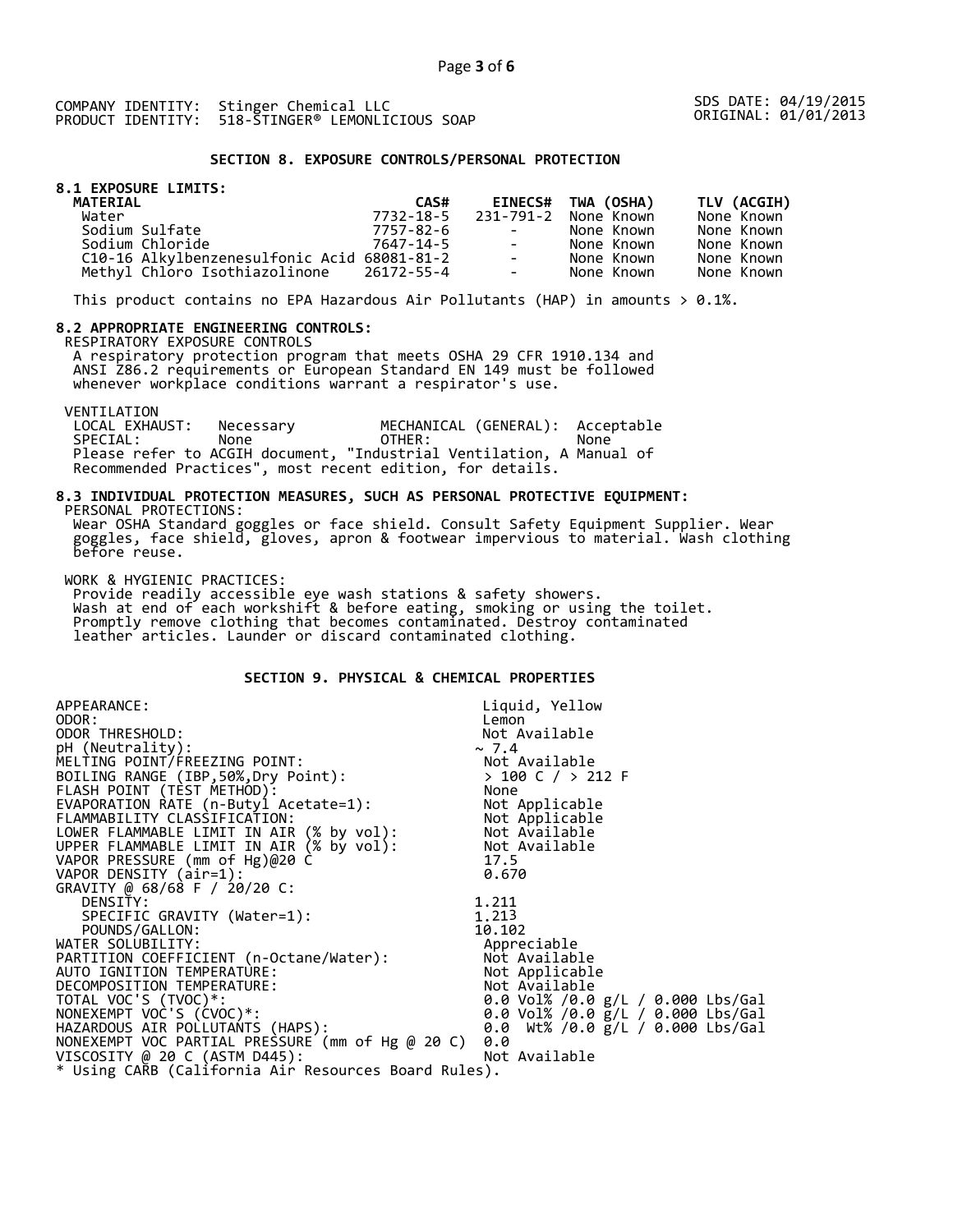SDS DATE: 04/19/2015 ORIGINAL: 01/01/2013

### **SECTION 10. STABILITY & REACTIVITY**

10.1 REACTIVITY & CHEMICAL STABILITY: Stable under normal conditions, no hazardous reactions when kept from incompatibles.

10.2 POSSIBILITY OF HAZARDOUS REACTIONS & CONDITIONS TO AVOID: Isolate from oxidizers, heat, & open flame.

10.3 INCOMPATIBLE MATERIALS: Reacts violently with strong oxidants, causing fire & explosion hazard.

10.4 HAZARDOUS DECOMPOSITION PRODUCTS: Carbon Oxides, Sulfur Oxide, Sodium Oxide & Hydroxide from burning.

10.5 HAZARDOUS POLYMERIZATION: Will not occur.

#### **SECTION 11. TOXICOLOGICAL INFORMATION**

## **11.1 ACUTE HAZARDS**

 11.11 EYE & SKIN CONTACT: Acute overexposure can cause irritation to skin. Acute overexposure can cause irritation to eyes.

11.12 INHALATION:

 11.13 SWALLOWING: Swallowing can cause abdominal irritation, nausea, vomiting & diarrhea.

#### **11.2 SUBCHRONIC HAZARDS/CONDITIONS AGGRAVATED**

 MEDICAL CONDITIONS AGGRAVATED BY EXPOSURE: Pre-existing disorders of any target organs mentioned in this Document can be aggravated by over-exposure by routes of entry to components of this product. Persons with these disorders should avoid use of this product.

#### **11.3 CHRONIC HAZARDS**

 11.31 CANCER, REPRODUCTIVE & OTHER CHRONIC HAZARDS: This product has no carcinogens listed by IARC, NTP, NIOSH, OSHA or ACGIH, as of this date, greater or equal to 0.1%.

11.32 TARGET ORGANS: May cause damage to target organs, based on animal data.

11.33 IRRITANCY: Irritating to contaminated tissue.

11.34 SENSITIZATION: No component is known as a sensitizer.

11.35 MUTAGENICITY: No known reports of mutagenic effects in humans.

11.36 EMBRYOTOXICITY: No known reports of embryotoxic effects in humans.

11.37 TERATOGENICITY: No known reports of teratogenic effects in humans.

11.38 REPRODUCTIVE TOXICITY: No known reports of reproductive effects in humans.

 A MUTAGEN is a chemical which causes permanent changes to genetic material (DNA) such that the changes will propagate across generational lines. An EMBRYOTOXIN is a chemical which causes damage to a developing embryo (such as: within the first 8 weeks of pregnancy in humans), but the damage does not propagate across generational lines. A TERATOGEN is a chemical which causes damage to a developing fetus, but the damage does not propagate across generational lines. A REPRODUCTIVE TOXIN is any substance which interferes in any way with the reproductive process.

## **11.4 MAMMALIAN TOXICITY INFORMATION**

No mammalian information is available on this product.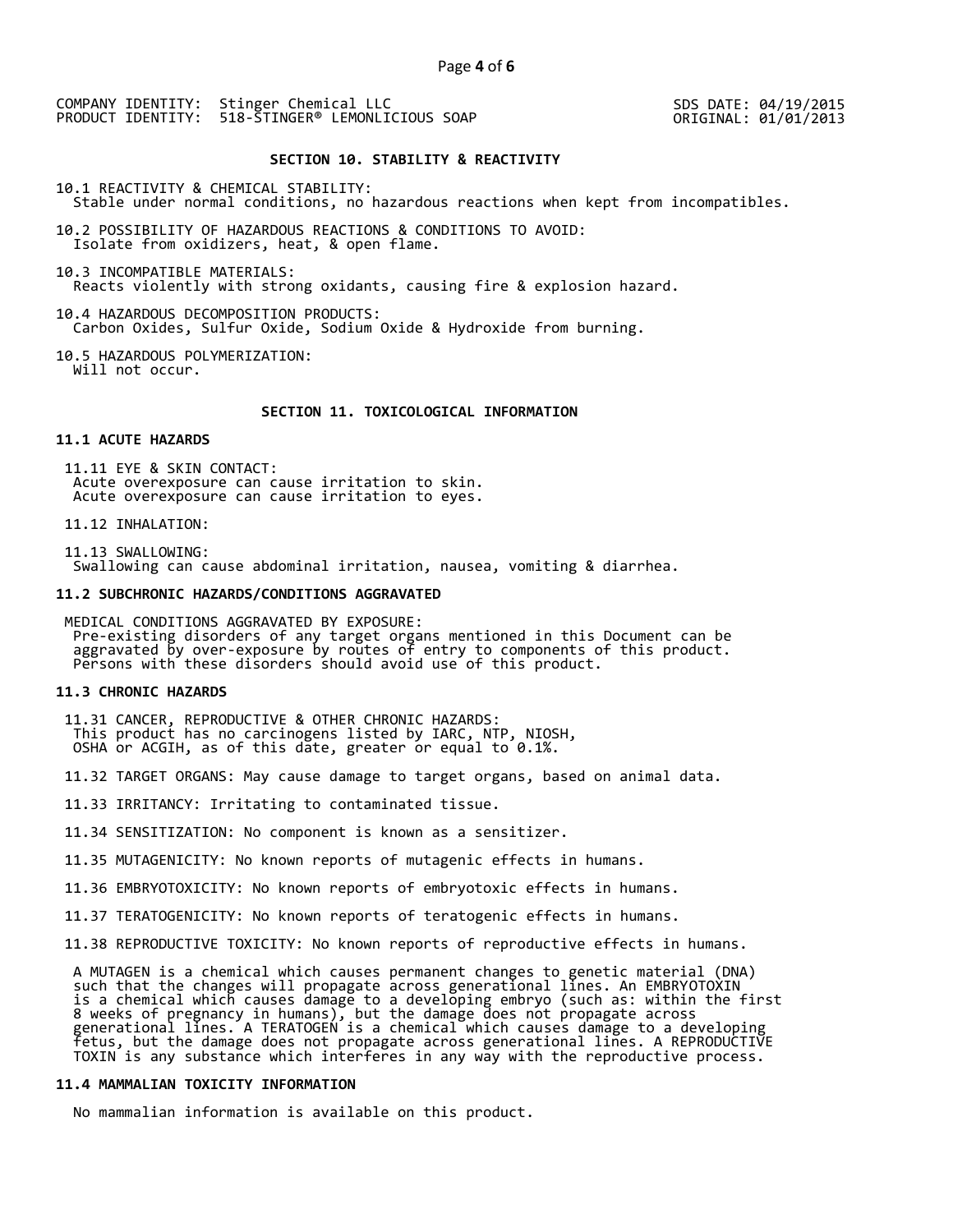SDS DATE: 04/19/2015 ORIGINAL: 01/01/2013

#### **SECTION 12. ECOLOGICAL INFORMATION**

#### **12.1 ALL WORK PRACTICES MUST BE AIMED AT ELIMINATING ENVIRONMENTAL CONTAMINATION.**

12.2 EFFECT OF MATERIAL ON PLANTS AND ANIMALS: This product may be harmful or fatal to plant and animal life if released into the environment. Refer to Section 11 (Toxicological Information) for further data on the effects of this product's components on test animals.

12.3 EFFECT OF MATERIAL ON AQUATIC LIFE: No aquatic environmental information is available on this product.

12.4 MOBILITY IN SOIL Mobility of this material has not been determined.

12.5 DEGRADABILITY This product is completely biodegradable.

12.6 ACCUMULATION Bioaccumulation of this product has not been determined.

## **SECTION 13. DISPOSAL CONSIDERATIONS**

Processing, use or contamination may change the waste disposal requirements. Do not dispose of on land, in surface waters, or in storm drains. Waste should be recycled or disposed of in accordance with regulations. Large amounts should be collected for reuse or consigned to licensed waste haulers for disposal. **ALL DISPOSAL MUST BE IN ACCORDANCE WITH ALL FEDERAL, STATE, PROVINCIAL, AND LOCAL REGULATIONS. IF IN DOUBT, CONTACT PROPER AGENCIES.** 

### **SECTION 14. TRANSPORT INFORMATION**

MARINE POLLUTANT: No DOT/TDG SHIP NAME: Not Regulated DRUM LABEL:<br>IATA / ICAO: IATA / ICAO: Not Regulated<br>IMO / IMDG: Not Regulated Not Regulated EMERGENCY RESPONSE GUIDEBOOK NUMBER: None

## **SECTION 15. REGULATORY INFORMATION**

**15.1 EPA REGULATION: SARA SECTION 311/312 HAZARDS: None Known** 

All components of this product are on the TSCA list. SARA Title III Section 313 Supplier Notification This product contains the indicated <\*> toxic chemicals subject to the reporting requirements of Section 313 of the Emergency Planning & Community Right-To-Know Act of 1986 & of 40 CFR 372. This information must be included in all MSDSs that are copied and distributed for this material.

#### **15.2 STATE REGULATIONS:**

 CALIFORNIA SAFE DRINKING WATER & TOXIC ENFORCEMENT ACT (PROPOSITION 65): This product contains no chemicals known to the State of California to cause cancer or reproductive toxicity.

#### **15.3 INTERNATIONAL REGULATIONS**

 The identified components of this product are listed on the chemical inventories of the following countries: Australia (AICS), Canada (DSL or NDSL), China (IECSC), Europe (EINECS, ELINCS), Japan (METI/CSCL, MHLW/ISHL), South Korea (KECI), New Zealand (NZIoC), Philippines (PICCS), Switzerland (SWISS), Taiwan (NECSI), USA (TSCA).

**15.4 CANADA: WORKPLACE HAZARDOUS MATERIALS INFORMATION SYSTEM (WHMIS)**  D2B: Irritating to skin / eyes.

 This product was classified using the hazard criteria of the Controlled Products Regulations (CPR). This Document contains all information required by the CPR.